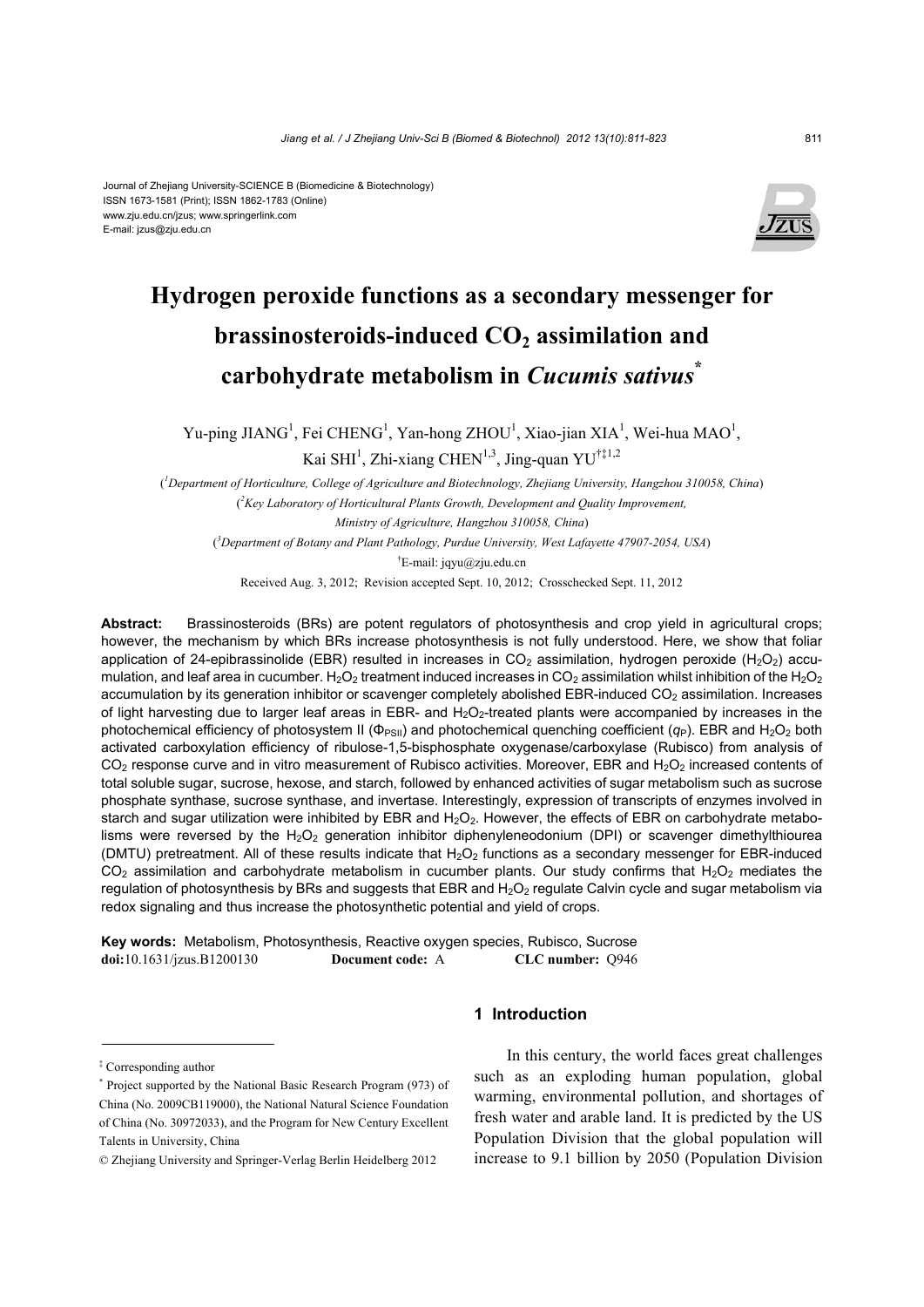of the Department of Economic and Social Affairs of the United Nations Secretariat, 2009). For the survival of this large population, it is a priority to increase global crop yields, which are mostly determined by the photosynthetic potential of the crops (Long *et al*., 2006). In C3 plants, ribulose-1,5 bisphosphate carboxylase/oxygenase (Rubisco) catalyzes primary carbon fixation, in which  $CO<sub>2</sub>$  is converted to 3-phosphoglycerate. Phosphoglycerate is then phosphorylated and reduced by adenosine triphosphate (ATP) and triphosphopyridine nucleotide (NADPH), which are generated in the thylakoid membrane at the expense of the proton motive force generated by photosynthetic electron transport. The product triose phosphate is exported from the chloroplast via the chloroplast envelope phosphate (Pi) transporter to the cytosol for sugar metabolism or is used for starch synthesis or recycling to ribulose-1,5 bisphosphate (RuBP) in chloroplast (Sonnewald *et al*., 1994; Furbank and Taylor, 1995). It is clear that there are many constraints limiting the increase of photosynthetic potential from the light reaction through the Calvin cycle and sugar metabolism. During the past thirty years, great efforts have been made to increase photosynthesis efficiency, with special emphasis on the modification of the biochemical characteristics of Rubisco, an enzyme with dual functions of RuBP carboxylation and oxygenation (Parry *et al*., 2003). Researchers have focused on engineering the key enzymes used in the Calvin cycle and sugar metabolism via plant biotechnology (Galtier *et al*., 1995; Miyagawa *et al*., 2001; Lefebvre *et al*., 2005). However, most of these studies failed to significantly increase photosynthetic rate and crop yield (Sinclair *et al*., 2004). It is likely that the regulation of photosynthesis is far more complex than is commonly understood.

The regulation of photosynthesis by phytohormones is an approach that figures prominently in research aimed at increasing crop yields. In recent years, brassinosteroids (BRs), a new type of phytohormones, have shown exciting promotion effects on crop yield in both field and greenhouse trials (Khripach *et al*., 2000). Over-expression of genes involved in BR biosynthesis and reduction of plant BR level in BR deficient mutants or by application of inhibitors of BR biosynthesis resulted in enhanced plant growth, reduced rate of photosynthetic  $CO<sub>2</sub>$  assimilation, and lower sink strength and carbohydrate metabolism, respectively (Choe *et al*., 2001; Schluter *et al*., 2002; Asami *et al*., 2003; Wu *et al*., 2008). Wu *et al*. (2008) generated a BR biosynthetic gene over-expressing rice lines using roots and shoots specific promoters and observed significant increases in biomass accumulation and seed yield. They attributed the larger size of seeds and higher yield per plant to the increased flow of photoassimilates from source leaves. We have previously shown that BR enhances photosynthesis by directly regulating the activation state of Rubisco (Yu *et al*., 2004). However, the mechanism by which BR regulates Rubisco and increases photosynthesis is still unclear.

To date, the major framework for BR signaling in plant growth and development has been established, which includes the receptor brassinosteroidinsensitive 1 (BRI1) and associated signaling cascade components BRI1-associated receptor kinase 1 (BAK1), BR-signaling kinase 1 (BSK1), BRI1 suppressor 1 (BSU1), and BZR1/2 (Clouse, 2011). A surprisingly wide range of genes involved in cellular processes, environmental responses, development and hormonal responses have been shown to be directly regulated by BZR1 (Sun *et al*., 2010). However, no clues have been provided as to the role they play in the regulation of photosynthetic genes. It is highly likely that enzymes of carbon metabolism are regulated posttranscriptionally by BRs, or there are missing links between BRs and expression of photosynthetic genes.

We have previously shown that BR induced a transient oxidative burst, with hydrogen peroxide  $(H<sub>2</sub>O<sub>2</sub>)$  accumulation in the apoplast of mesophyll cells of cucumber (Xia *et al.*, 2009b). H<sub>2</sub>O<sub>2</sub> has been implicated as a second messenger in several plant hormone responses (Laloi *et al*., 2004; Kwak *et al*., 2006). Abscisic acid-induced stomata closure was dependent on  $H_2O_2$  production in the cell membrane and chloroplast (Zhang *et al*., 2001; Kwak *et al*., 2003) and  $H_2O_2$  crosstalks with  $Ca^{2+}$ , nitric oxide, and cyclic guanosine monophosphate (cGMP) (Desikan *et al*., 2004). Interestingly, the kinase domain of BRI1 receptor contains a GC-domain, which potentially generates cGMP (Kwezi *et al*., 2007). This prompts us to consider the link between  $H_2O_2$  and BR signaling. Recently, we have proposed evidence suggesting that  $H<sub>2</sub>O<sub>2</sub>$  is required for BR-induced expressions of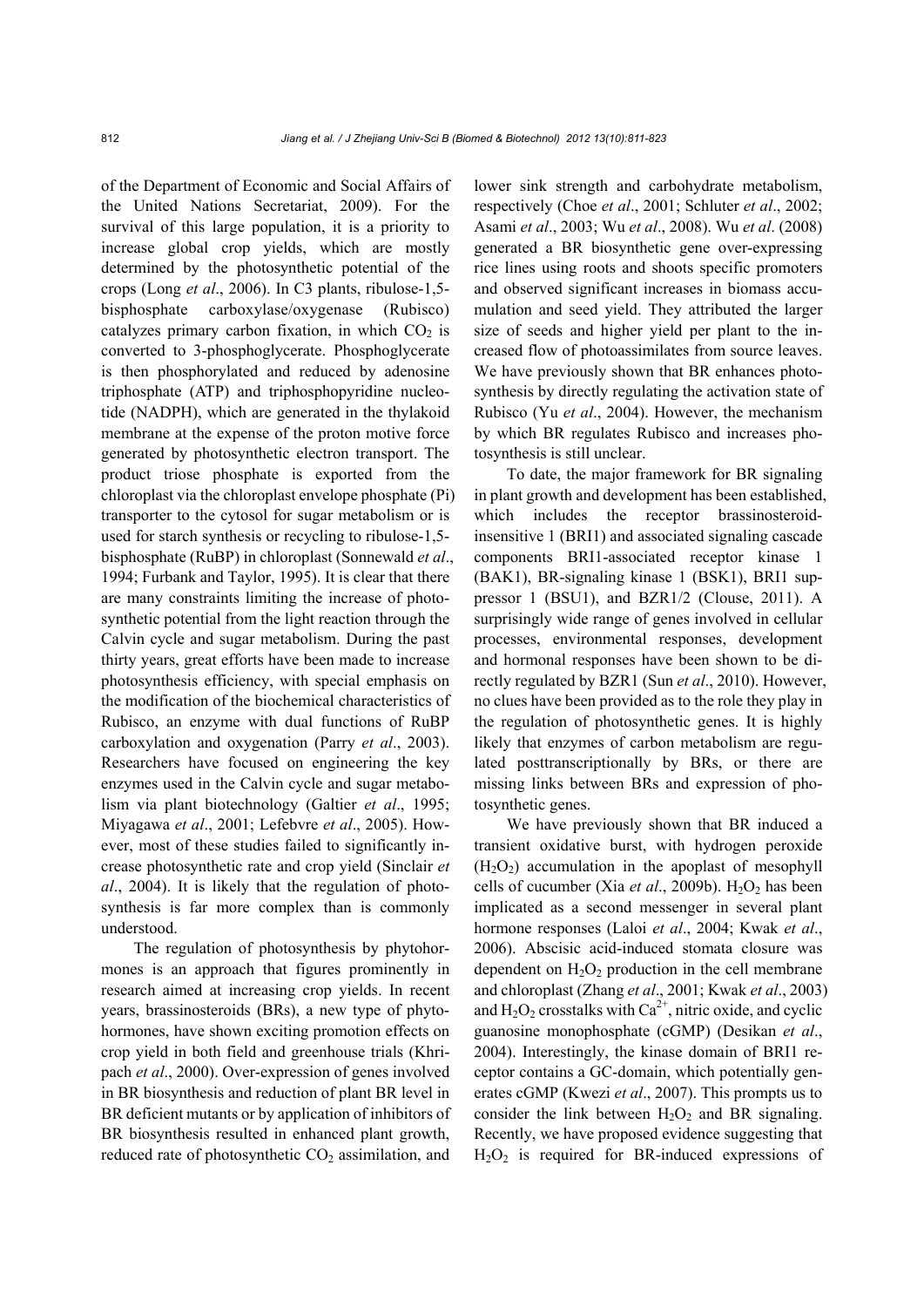photosynthetic genes, which are involved in light harvesting, electron transport, and the Calvin cycle (Jiang *et al*., 2012). It is extremely important to note that the activities of certain enzymes in  $CO<sub>2</sub>$ assimilation are regulated by the redox potential via the ferredoxin/thioredoxin system (Schüermann and Buchanan, 2008). Although reactive oxygen species (ROS) such as  $H_2O_2$  could cause posttranslational modifications to proteins and inhibition of enzymes at a high level, evidence suggests that ROS are involved as signal transducing messengers in the regulation of enzyme activities by thioredoxins (Kamata and Hirata, 1999). An appropriate level of  $H_2O_2$  accumulation during plant acclimation to cold, high light, and drought resulted in increased content and redox state of glutathione (Foyer *et al*., 1997). Up-regulation of genes involved in cysteine and glutathione biosynthesis by  $H_2O_2$  further confirm the role of ROS in modulation of cellular redox state (Queval *et al*., 2009). Glutathione is potentially involved in regulating enzyme activity via electron input into the redox network or protein glutathionylation (Meyer and Hell, 2005; Rouhier *et al*., 2008).

In this study, we compared the effects of 24-epebrassinolide (EBR) and  $H_2O_2$  treatments on the growth and photosynthesis of cucumber seedlings. We found that EBR and  $H_2O_2$  can both cause similar increases in the carboxylation capacity of Rubisco and potential maximum rate of  $CO<sub>2</sub>$  assimilation. In addition, accelerated carbohydrate metabolism was also involved in EBR- or  $H_2O_2$ -induced photosynthesis. Pretreatment with inhibitors of production or scavenger of ROS indicated that ROS act as mediators for the enhancement of photosynthesis.

### **2 Materials and methods**

## **2.1 Plant materials and treatments**

Cucumber (*Cucumis sativus* L. cv. Jinchun No. 3) seeds were germinated in a growth medium of peat, vermiculite, and perlite  $(6:3:1, v/v/v)$  in a glasshouse. Cucumber seedlings were transplanted into plastic pots (15 cm diameter and 15 cm deep) when the first true leaf was fully expanded. The seedlings were watered daily with half-strength Enshi nutrient solution (Yu and Matsui, 1997) and kept in growth chambers. The growth conditions were

as follows: a 12-h photoperiod, a temperature of 25 °C:17 °C (day:night), and a light intensity of 600  $\mu$ mol/(m<sup>2</sup>·s).

Treatment with EBR (Sigma, Santa Clara, USA) at 0.1  $\mu$ mol/L or H<sub>2</sub>O<sub>2</sub> at 5 mmol/L was performed by foliar spraying of cucumber seedlings at the four-leaf stage using distilled water as a control. For analysis of the role of  $H_2O_2$  in EBR-induced up-regulation of  $CO_2$ assimilation, we pretreated cucumber seedlings with 5 mmol/L dimethylthiourea (DMTU; a  $H_2O_2$  and OH· scavenger) (Fox, 1984) or 100 µmol/L diphenyleneodonium (DPI; an inhibitor of NADPH oxidases which produce  $H_2O_2$  (Hancock and Jones, 1987) and could be up-regulated by EBR (Xia *et al*.,  $2009b)$ ), and then treated the plants with 0.1  $\mu$ mol/L EBR 8 h later. For all the treatments, the chemicals were applied to all leaves. For all cases, the solutions were applied at the rate of 80 ml per  $m<sup>2</sup>$  leaf area.

## **2.2 Gas exchange and chlorophyll fluorescence measurements**

Leaf gas exchange measurements were coupled with measurements of chlorophyll fluorescence using an open gas exchange with an integrated fluorescence chamber head system (LI-6400, LI-COR, Inc., Lincoln, NE, USA) on the 3rd leaves. Light-saturated rate of  $CO_2$  assimilation  $(A<sub>sat</sub>)$  was measured at ambient  $CO<sub>2</sub>$  concentration of 360 µmol/mol and saturating photosynthetic photon flux density  $(1000 \mu \text{mol}/(\text{m}^2 \cdot \text{s}))$  with a leaf temperature of  $(25\pm1.5)$  °C and relative air humidity of 80%–90%. An assimilation versus intercellular  $CO<sub>2</sub>$  concentration  $(A/C_i)$  curve was measured according to von Caemmerer and Farquhar (1981). Assimilation was measured as described by Yu *et al*. (2004). The maximum Rubisco carboxylation rates  $(V_{\text{c max}})$  and maximum RuBP regeneration rates  $(J_{\text{max}})$  were estimated from the  $A/C<sub>i</sub>$  curves using the method of Ethier and Livingston (2004). Stomatal limitation (*l*), the proportion of photosynthesis that is limited by stomatal conductance, was calculated according to Farquhar and Sharkey (1982).

Chlorophyll fluorescence parameters were calculated on the basis of the light-adapted fluorescence measurements as described by Zhou *et al*. (2004) and Ogweno *et al*. (2008). Photochemical efficiency of photosystem II ( $\Phi_{PSII}$ ), efficiency of excitation capture by open PSII center  $(F_v'/F_m')$ , and photochemical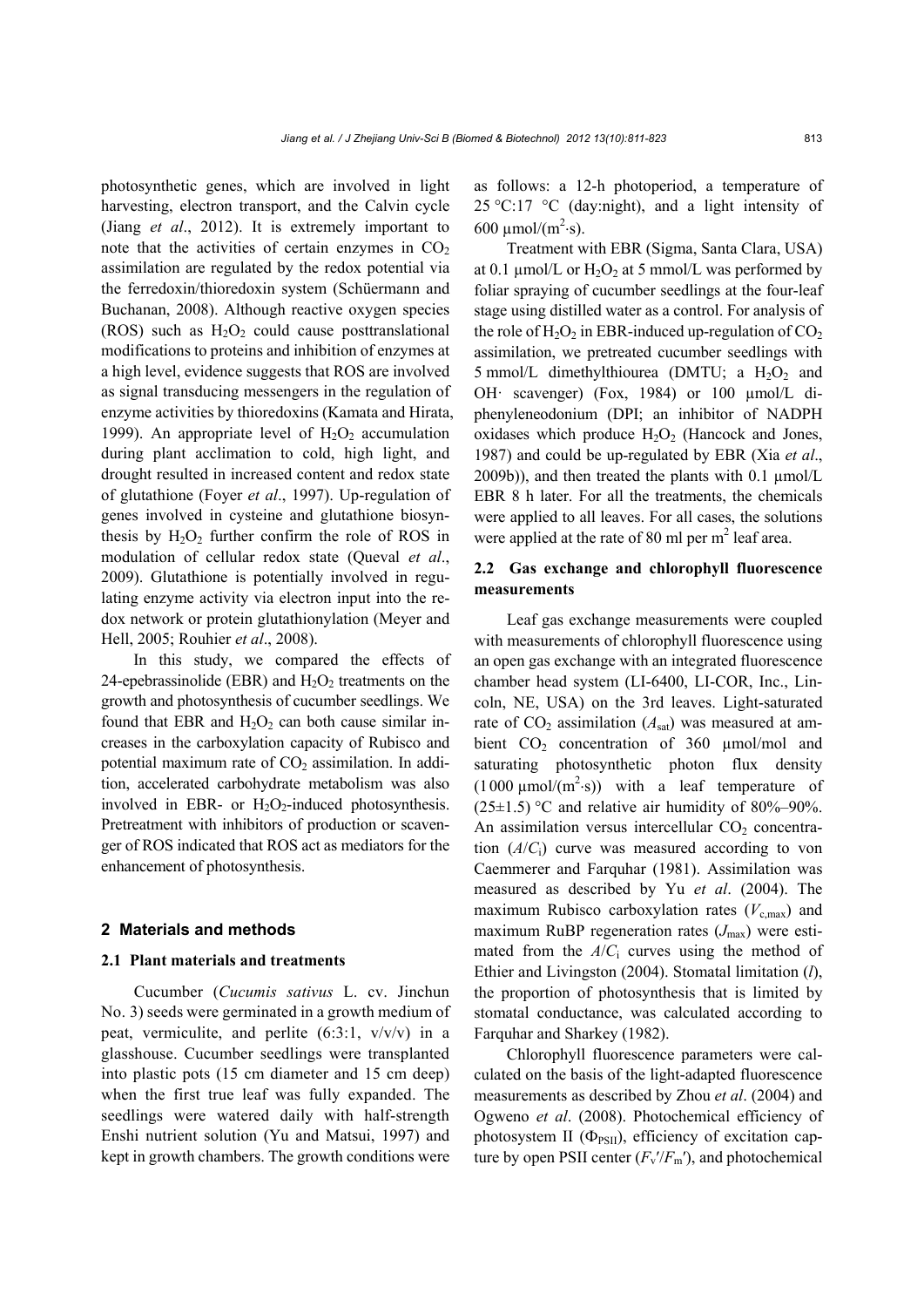quenching coefficient  $(q_P)$  were calculated as  $(F_m' - F_s)/F_m'$ ,  $(F_m' - F_o')/F_m'$ , and  $(F_m' - F_s)/(F_m' - F_o')$ , respectively (Genty *et al*., 1989; van Kooten and Snel, 1990).  $F_0$ ,  $F_m$ ,  $F_v$ : minimal, maximal, and variable fluorescence yields; *F*m′, *F*v′, *F*s, maximal, variable, and steady-state fluorescence yield in a light-adapted state.

## **2.3 Measurements of total chlorophyll, soluble proteins, and carbohydrate content**

Total chlorophyll content was determined by the method of Arnon (1949). Total soluble protein content was measured using Bradford (1976) reagent. Freeze-dried samples were used for the determination of carbohydrate content. Sucrose, starch, and hexose contents were determined using a modified phenolsulfuric acid method (Buysse and Merckx, 1993). Soluble sugars were extracted from 200 mg of dried material with 50 ml of 80% ethanol, using five extraction steps. The supernatant was analyzed for hexose, sucrose, and total soluble sugars. The residue was boiled for 3 h in 10 ml 2% HCl to hydrolyze starch. The supernatant was analyzed for soluble sugars released from starch by acid hydrolysis (Yu *et al*., 2004).

## 2.4 Measurement of H<sub>2</sub>O<sub>2</sub>

Leaf samples (0.5 g) were ground in liquid nitrogen and 2 ml of 0.2 mol/L HClO4. After thawing, the mixture was transferred to a 10-ml plastic tube and another 2 ml of  $0.2$  mol/L HClO<sub>4</sub> was added. The homogenate was centrifuged at 2700×g for 30 min at 4 °C and the supernatant was collected, adjusted to pH 6.0 with 4 mol/L KOH, and then centrifuged at  $110\times g$  for 1 min at 4 °C. The supernatant was placed onto an AG1x8 prepacked column (Bio-Rad, Hercules, CA) and  $H_2O_2$  was eluted with 4 ml doubledistilled H<sub>2</sub>O. Recovery efficiencies of H<sub>2</sub>O<sub>2</sub> from different samples were determined by analyzing duplicate samples to which  $H_2O_2$  was added during grinding at a final concentration of 50 µmol/L. The sample (800 µl) was mixed with 400 µl reaction buffer containing 4 mmol/L 2,2′-azino-di(3 ethylbenzthiazoline-6-sulfonic acid) and 100 mmol/L potassium acetate at pH 4.4, 400 µl deionized water, and 0.25 U of horseradish peroxidase (HRP).  $H_2O_2$ content was measured at optical density at 412 nm (OD412) (Willekens *et al*., 1997).

## **2.5 Measurement of enzyme activity of carbohydrate metabolism**

Sucrose phosphate synthase (SPS) and sucrose synthase (SS) were extracted at 0–4 °C according to Lowell *et al*. (1989). SPS activity was assayed at 37 °C by the method of Hubbard *et al*. (1989) and assayed essentially as described previously (Yu *et al*., 2004). Colour development of the reaction solution was measured at 620 nm and the SPS activity was calculated. SS was assayed in both the synthetic (SS-s) and cleavage (SS-c) directions with the method of Lowell *et al*. (1989). The increase in absorbance at 520 nm was measured (Yu *et al*., 2004). Acid invertase (AI) was extracted as described by Miron and Schaffer (1991). The reaction mixture that consisted of 4% sucrose, 50 mmol/L sodium acetate buffer (pH 4.5), and an aliquot of enzyme solution in a total volume of 1 ml. Reducing groups formed in the reaction mixture were measured (Endo *et al*., 1990).

#### **2.6 Measurement of Rubisco activity**

For measurements of Rubisco activity, frozen leaf samples were ground to a fine powder in liquid nitrogen and then extracted in a solution containing 50 mmol/L Tris-HCl (pH 7.5), 1 mmol/L ethylenediaminetetraacetic acid (EDTA), 1 mmol/L MgCl<sub>2</sub>, 12.5% glycerin, 10% polyvinylpyrrolidone (PVP), and 10 mmol/L β-mercaptoethanol. After centrifugation at  $15000 \times g$  for 15 min at 4 °C, the total Rubisco activity was assayed according to Lilley and Walker (1974) and Sharkey *et al*. (1991), and the analysis was performed essentially as described previously (Yu *et al*., 2004). The oxidation of NADH was followed by changes in absorbance at 340 nm for 90 s.

## **2.7 Total RNA extraction and gene expression analysis**

Total RNA was isolated from cucumber leaves using TRIZOL reagent (Sangon, China) according to the instructions supplied by the manufacturer. After extraction, total RNA was dissolved in diethyl pyrocarbonate-treated water. The complementary DNA (cDNA) template for real time polymerase chain reaction (RT-PCR) was synthesized using a RevertAid™ first strand cDNA synthesis kit (Fermentas, Burlington, Canada) from 2 µg total RNA purified using RNeasy mini kit (Qiagen, Hilden, Germany).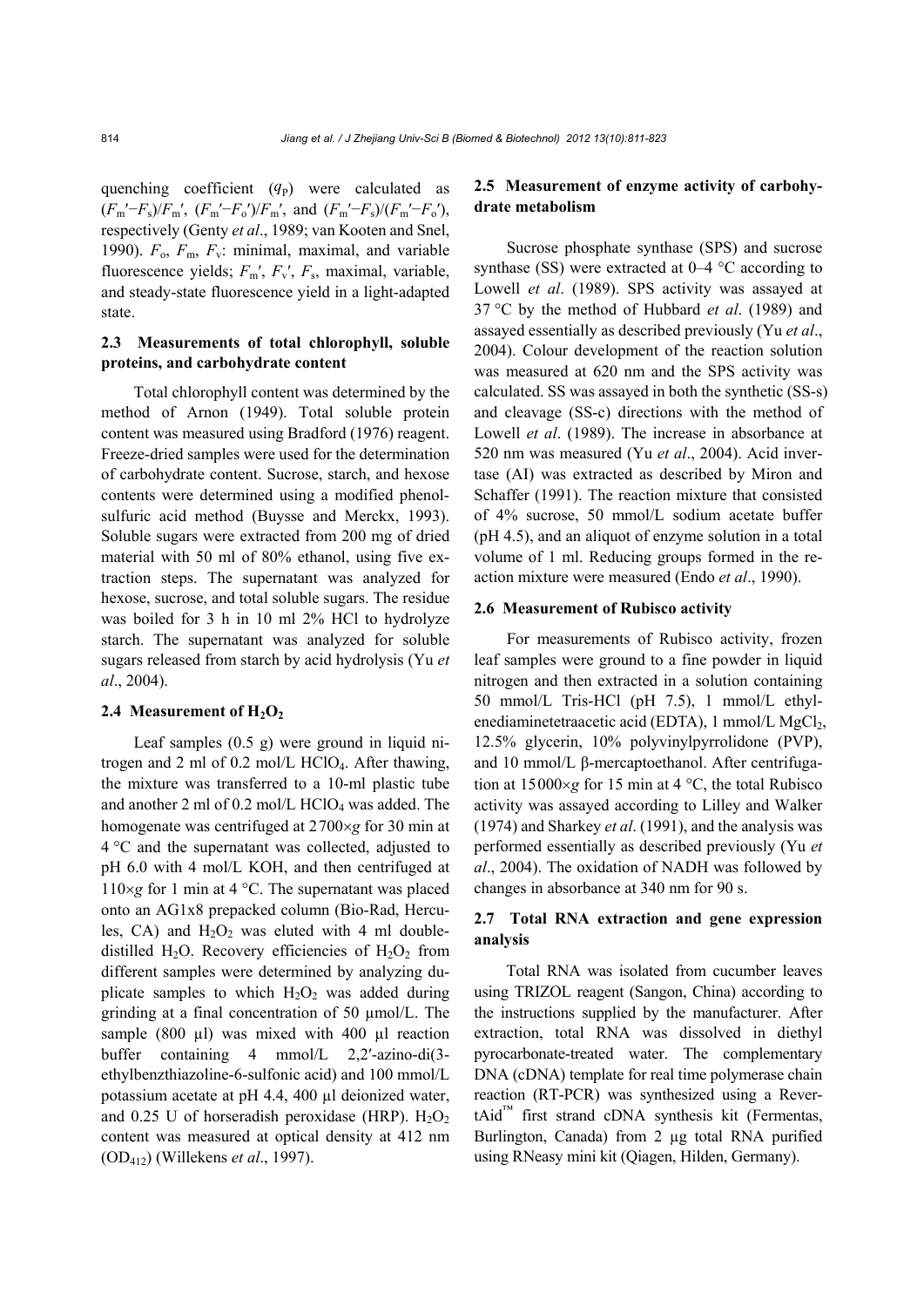For quantitative RT-PCR (qRT-PCR) analysis, PCR products were amplified in triplicate using iQ SYBR Green SuperMix (Bio-Rad, Hercules, CA, USA) in 25 µl qRT-PCR reactions, an iCycler iO 96-well RT-PCR detection system (Bio-Rad), iCycler software to calculate threshold cycle values and cucumber actin as an internal control. On the basis of expressed sequence tag (EST) sequences, the following gene-specific primers were designed and used for amplification: *BAM* (β-amylolytic enzyme), 5′-ACCGAATATGGCGAATTCTT-3′ and 5′-TGC CAATGAATTCCTGCTAC-3′; *SUS* (sucrose synthase), 5′-AAATTGGCCATTCAGGTTGT-3′ and 5′-CTAGTGGTTGTGGCTGGAGA-3′; *Invertase*, 5′-CTGGAAAGAATATGGTGGCA-3′ and 5′-CCC AAGAGAAGGATCGAGAG-3′; *UGDH* (UDPglucose 6-dehydrogenase), 5′-CCTACCCATCTTC AGCCAAT-3′ and 5′-TCCTTGTTGCTTCATACGC-3′; *actin*, 5′-TGGACTCTGGTGATGGTGTTA-3′ and 5′-CAATGAGGGATGGCTGGAAAA-3′. Relative gene-expression was calculated as described by Livak and Schmittgen (2001).

#### **2.8 Statistical analysis**

Tukey's test was used for testing the mean difference between treatments by using the SPSS statistical software package. A *P*-value <0.05 was considered statistically significant.

#### **3 Results**

## **3.1 Time course of**  $CO_2$  **assimilation and**  $H_2O_2$ **accumulation in leaves after EBR treatment**

We first compared the time courses of the effects of EBR on  $A_{sat}$  and  $H_2O_2$  accumulation (Fig. 1).  $A_{sat}$ was significantly increased 3 h after EBR treatment. *A*sat reached the highest level 6 h after EBR treatment and then gradually declined. At 72 h after treatment, there was no significant difference of *A*sat between control and EBR-treated leaves. Elevated  $H_2O_2$  content was observed as early as 1 h after application of 0.1  $\mu$ mol/L EBR. Thus, elevation of H<sub>2</sub>O<sub>2</sub> preceded the increase in *A*sat in EBR-treated plants. Induction of  $H<sub>2</sub>O<sub>2</sub>$  by EBR was sustained until 72 h after EBR treatment.



**Fig. 1 Time course responses of**  $A_{sat}$  **and content of**  $H_2O_2$ **to EBR**

Four-week-old cucumber plants were treated with distilled water or EBR at 0.1  $\mu$ mol/L at 9 am. CO<sub>2</sub> assimilation rate at saturated light  $(A<sub>sat</sub>)$  was determined at 1000  $\mu$ mol/(m<sup>2</sup>·s) light intensity and 25 °C. Measurements were taken at 1, 2, 3, 6, 9, 24, and 72 h after EBR treatment. Data are expressed as mean±standard deviation (SD) (*n*=4). FW: fresh weight

# 3.2 Effects of EBR and  $H_2O_2$  on the growth of **cucumber seedlings**

To investigate whether EBR-induced  $H_2O_2$  is involved in the enhanced plant growth, we first compared the effects of EBR and  $H_2O_2$  on leaf mass, leaf area, total chlorophyll, and soluble protein contents. As expected, EBR significantly increased leaf area and leaf mass after 3 d of treatment (Table 1). Similarly,  $H_2O_2$  slightly increased leaf area and mass after 3 d of treatment, although the difference was not statistically significant in some cases. Neither EBR nor  $H_2O_2$  had significant effects on total chlorophyll content. Interestingly, EBR significantly increased the total soluble protein content after 1 d of treatment although there were some exceptions. In contrast,  $H<sub>2</sub>O<sub>2</sub>$  had no effects on the total soluble protein content as compared to the control.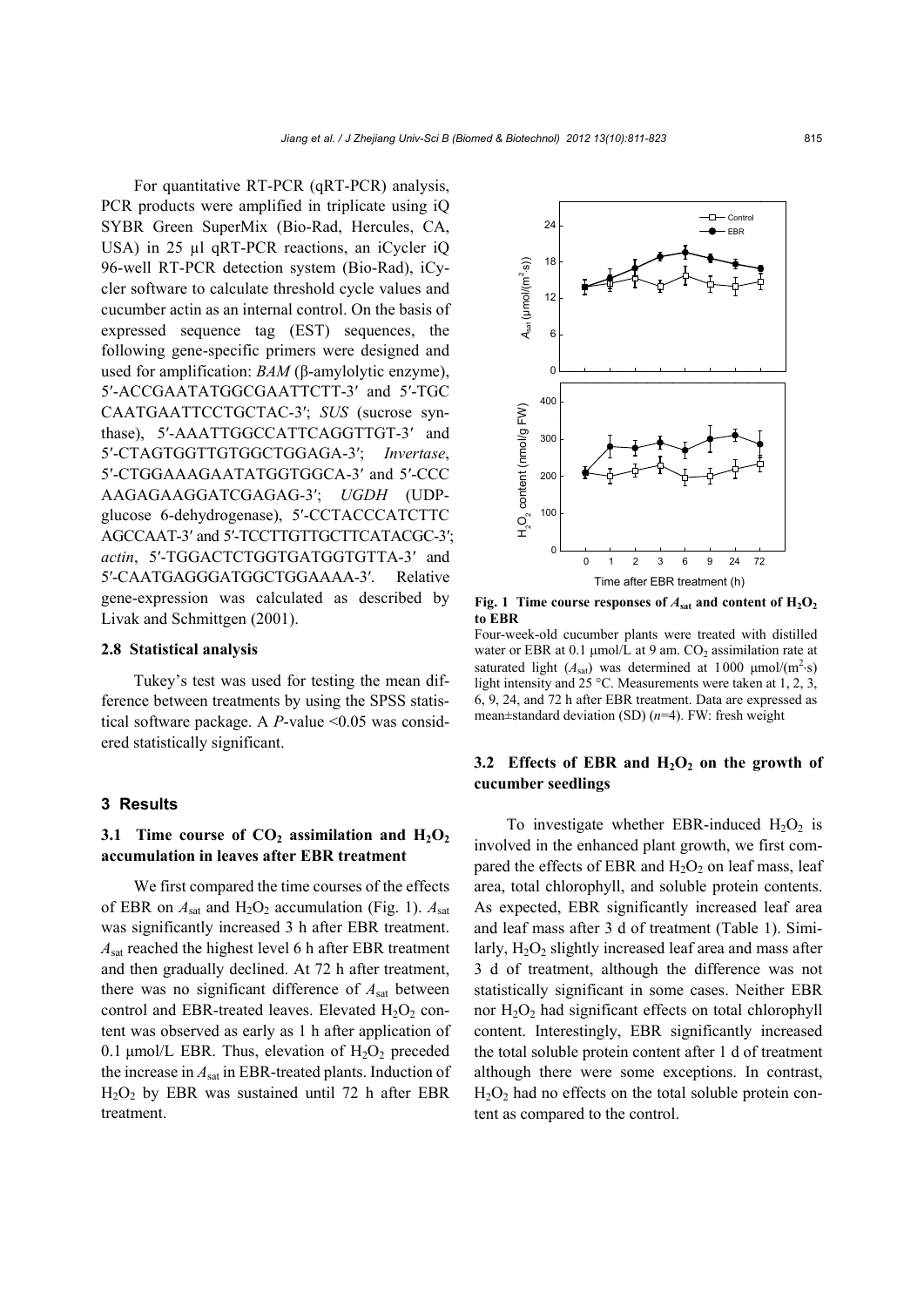| Treatment  | Leaf area<br>$(cm^2$ /plant)   | Leaf mass per area<br>(g FW/m <sup>2</sup> ) | Total chlorophyll<br>content ( $\mu$ g/cm <sup>2</sup> ) | Soluble protein content<br>$(g/m^2)$ |
|------------|--------------------------------|----------------------------------------------|----------------------------------------------------------|--------------------------------------|
| Control    | $314.3 \pm 15.6^a$             | $191.8 \pm 10.2^a$                           | $33.1 \pm 1.2^a$                                         | $7.39 \pm 0.48$ <sup>a</sup>         |
| <b>EBR</b> | $324.6 \pm 27.3^{\text{a}}$    | $189.6 \pm 7.8^{\text{a}}$                   | $31.8 \pm 1.2^a$                                         | $8.01 \pm 0.38$ <sup>a</sup>         |
| $H_2O_2$   | $321.0 \pm 14.7^a$             | $187.8 \pm 9.5^{\text{a}}$                   | $32.5 \pm 1.3^a$                                         | $7.49 \pm 0.32$ <sup>a</sup>         |
| Control    | $417.6 \pm 24.7^{\circ}$       | $193.6 \pm 11.1^a$                           | $30.9 \pm 2.1^a$                                         | $7.41 \pm 0.40^b$                    |
| <b>EBR</b> | $433.6 \pm 20.6^a$             | $190.8 \pm 8.2$ <sup>a</sup>                 | $31.2 \pm 1.8^a$                                         | $8.29 \pm 0.44$ <sup>a</sup>         |
| $H_2O_2$   | 434.6 $\pm$ 9.1 <sup>a</sup>   | $186.5 \pm 11.8^a$                           | $30.5 \pm 2.4^{\text{a}}$                                | $7.44 \pm 0.13^b$                    |
| Control    | $472.0 \pm 15.5^b$             | $189.6 \pm 13.5^{\circ}$                     | $32.5 \pm 0.9^a$                                         | $7.58 \pm 0.39$ <sup>a</sup>         |
| <b>EBR</b> | $531.0 \pm 26.0^a$             | $192.1 \pm 9.8^a$                            | $30.2 \pm 1.9^a$                                         | $8.32 \pm 0.45^a$                    |
| $H_2O_2$   | 519.6 $\pm$ 25.2 <sup>ab</sup> | $193.2 \pm 9.6^a$                            | $31.6 \pm 3.2^a$                                         | $7.56 \pm 0.30$ <sup>a</sup>         |
| Control    | $540.8 \pm 14.7$ <sup>b</sup>  | $194.5 \pm 8.0^a$                            | $33.2 \pm 1.6^a$                                         | $7.39 \pm 0.29^b$                    |
| <b>EBR</b> | $603.4 \pm 11.5^a$             | $188.6 \pm 12.2^{\text{a}}$                  | $32.8 \pm 2.0^a$                                         | $8.31 \pm 0.54$ <sup>a</sup>         |
| $H_2O_2$   | 588.6±43.9 <sup>ab</sup>       | $188.8 \pm 7.2^{\mathrm{a}}$                 | $30.6 \pm 2.1$ <sup>a</sup>                              | $7.68 \pm 0.40^{ab}$                 |
| Control    | $630.7 \pm 21.2^b$             | $189.9 \pm 7.6^{\circ}$                      | $29.2 \pm 2.6^a$                                         | $7.21 \pm 0.39^b$                    |
| <b>EBR</b> | $696.6 \pm 23.0^a$             | $190.1 \pm 6.5^{\text{a}}$                   | $27.6 \pm 2.5^{\text{a}}$                                | $8.18 \pm 0.40^a$                    |
| $H_2O_2$   | $660.8 \pm 43.2$ <sup>ab</sup> | $191.3 \pm 9.0^a$                            | $28.6 \pm 1.8^a$                                         | $7.41 \pm 0.39$ <sup>ab</sup>        |
|            |                                |                                              |                                                          |                                      |

Table 1 Effects of EBR and H<sub>2</sub>O<sub>2</sub> treatments on leaf mass per area, leaf area, total chlorophyll, and soluble protein **contents in cucumber leaves** 

EBR at 0.1 μmol/L or H2O2 at 5 mmol/L was used, respectively. Values are expressed as mean±SD (*n*=4). Significant differences (*P*<0.05) between treatments are indicated by different letters according to Tukey's test. FW: fresh weight

## 3.3 Effects of EBR and H<sub>2</sub>O<sub>2</sub> on the CO<sub>2</sub> assimi**lation and chlorophyll fluorescence quenching**

To examine whether enhanced plant growth by EBR and  $H_2O_2$  treatment was associated with increased photosynthesis, we analyzed parameters of gas exchange and chlorophyll fluorescence after EBR and  $H_2O_2$  treatments, respectively. Fig. 2a shows that the maximum carboxylation rate of Rubisco  $(V_{c,max})$ increased rapidly at 3 h after treatment with either EBR or  $H_2O_2$ .  $V_{c,max}$  values peaked at 24 h after treatment and then declined. Interestingly, the effects of  $H_2O_2$  on  $V_{c,max}$  declined more rapidly than those of EBR treatment.  $V_{\text{c,max}}$  for the H<sub>2</sub>O<sub>2</sub>-treated plants had no significant difference with control from 3 d afterward, whereas the effects of EBR sustained until 5 d after treatment. Changes of maximum potential rate of electron transport  $(J_{\text{max}})$  showed trends similar to those of  $V_{\text{c,max}}$  except that the induction rate of  $J_{\text{max}}$ was a little lower than that of  $V_{c,max}$  by EBR and  $H_2O_2$ treatments (Fig. 2b). EBR and  $H_2O_2$  treatment, however, had no significant effects on *l* (Fig. 2c).

Actual  $\Phi_{PSII}$  for control leaves remained almost constant throughout the experiment (Fig. 2d). Compared with control leaves, EBR- or  $H_2O_2$ -treated leaves exhibited significantly higher  $\Phi_{PSII}$  values 3 h after treatment. The value of EBR-treated plants reached maximum at 1 d after treatment. In contrast, the value for the  $H_2O_2$ -treated plants began to decline at 1 d.  $\Phi_{PSII}$  of both EBR- and H<sub>2</sub>O<sub>2</sub>-treated plants declined rapidly after 1 d of treatment and showed no significant difference with control afterward. Changes of  $q_P$  almost paralleled that of  $\Phi_{PSII}$  (Fig. 2e), whereas no changes in the efficiency of energy capture by open PSII reaction centers  $(F_v'/F_m')$  were observed (Fig. 2f). Thus, the increase in  $\Phi_{PSII}$  was mainly due to a significant increase in  $q<sub>P</sub>$ .

## 3.4 Effects of EBR and H<sub>2</sub>O<sub>2</sub> on the activity of **Rubisco**

Changes of  $V_{\rm c,max}$  reflected the in vivo carboxylation states of Rubisco. To further investigate whether EBR and  $H_2O_2$  increased photosynthesis by regulating activity of Rubisco, we determined total Rubisco activity and initial Rubisco activity. Table 2 shows that EBR and  $H_2O_2$  had no significant effects on total Rubisco activity, whereas it significantly induced initial activity and activation state of Rubisco. In comparison, the effect of EBR on the initial activity and activation state of Rubisco was more pronounced than that of  $H_2O_2$ .

## 3.5 Role of  $H_2O_2$  in the EBR-induced CO<sub>2</sub> as**similation**

To determine whether EBR-induced  $H_2O_2$  accumulation played a role in  $CO<sub>2</sub>$  assimilation, we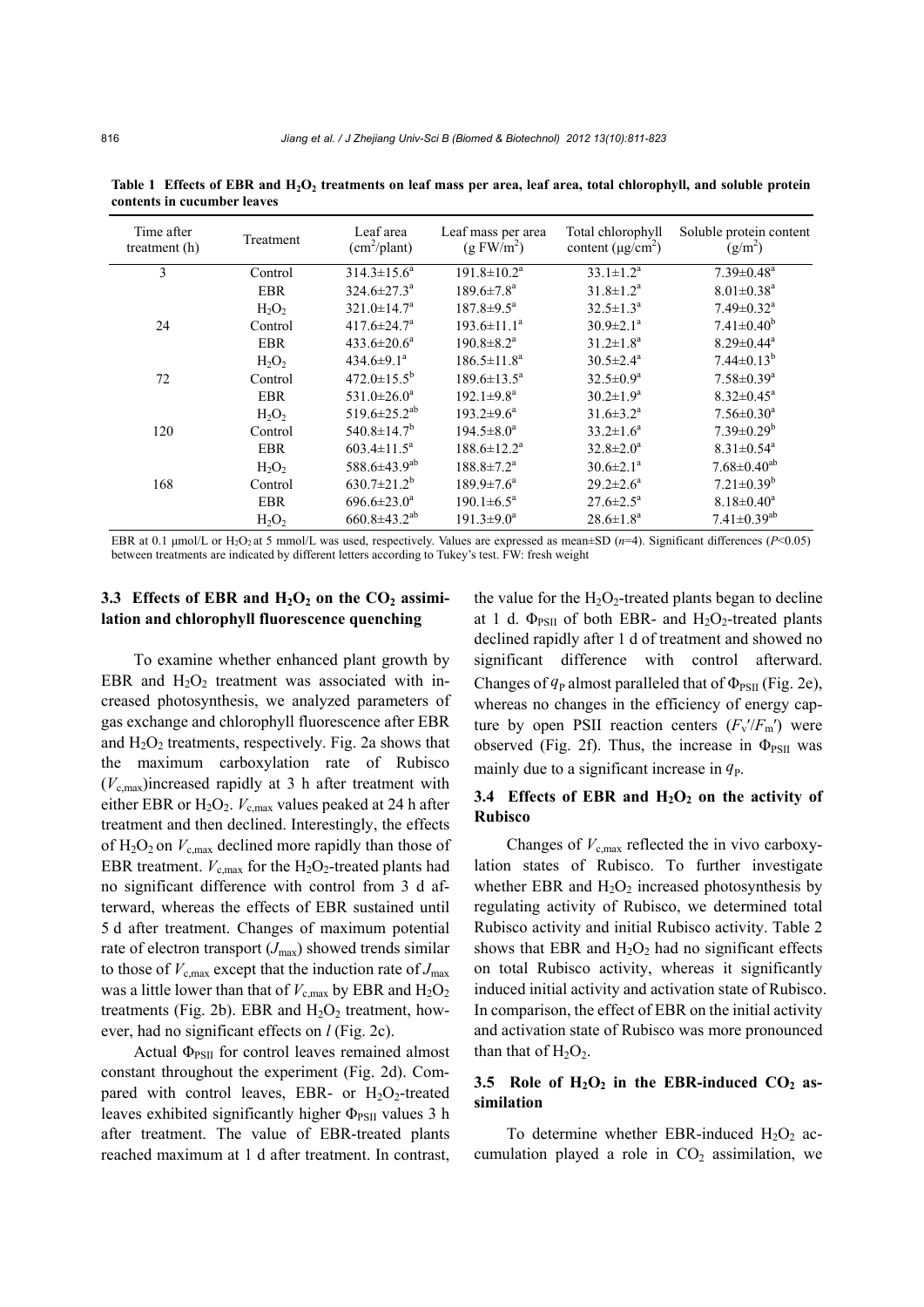



Measurements were taken at 1, 2, 3, 6, 9, 24, and 72 h after treatment with 0.1 µmol/L EBR or 5 mmol/L H<sub>2</sub>O<sub>2</sub>, respectively. Data are expressed as mean±SD (*n*=4)

Table 2 Effects of EBR and H<sub>2</sub>O<sub>2</sub> on total Rubisco activity, initial Rubisco activity, and Rubisco activation rate

| Treatment  | <b>Total Rubisco activity</b><br>$(\mu \text{mol}/(\text{m}^2 \cdot \text{s}))$ | Initial Rubico activity<br>$(\mu \text{mol}/(\text{m}^2 \cdot \text{s}))$ | Rubisco activation rate<br>$(\%)$ |
|------------|---------------------------------------------------------------------------------|---------------------------------------------------------------------------|-----------------------------------|
| Control    | $40.37 \pm 5.57^{\circ}$                                                        | $13.90 \pm 1.10^c$                                                        | $34.43^{\circ}$                   |
| <b>EBR</b> | $47.75 \pm 6.37$ <sup>a</sup>                                                   | $33.69 \pm 2.47^{\circ}$                                                  | $71 \; 12^a$                      |
| $H_2O_2$   | $43.74 \pm 6.97$ <sup>a</sup>                                                   | $23.24 \pm 0.29^b$                                                        | 53 13 <sup>b</sup>                |

Samples were taken at 24 h after treatment with EBR at 0.1 µmol/L or H<sub>2</sub>O<sub>2</sub> at 5 mmol/L, respectively. Values are expressed as mean±SD ( $n=4$ ). Significant differences ( $P<0.05$ ) between treatments are indicated by different letters according to Tukey's test

analyzed the changes of potential maximum rate of photosynthetic rate (*A*max) at saturating photosynthetic photon flux density (PPFD) of  $1500 \mu$ mol/(m<sup>2</sup>·s) and  $CO<sub>2</sub>$  of 2000 µmol/mol in plants pretreated with the DPI and DMTU which inhibits NADPH oxidasedependent  $H_2O_2$  production and accumulation, respectively, before EBR treatment. The high concentration of  $CO<sub>2</sub>$  used in this study excluded the

limitation of carboxylation by Rubisco, and therefore, the induction of  $A_{\text{max}}$  was related to mechanisms other than regulation of activity of Rubisco. Fig. 3 shows that *A*max was significantly increased as compared to control by EBR and  $H_2O_2$  treatments. Importantly, inhibition of  $H_2O_2$  production or scavenging of EBR-induced  $H_2O_2$  by DPI and DMTU, respectively, completely abolished the effects of EBR on *A*max.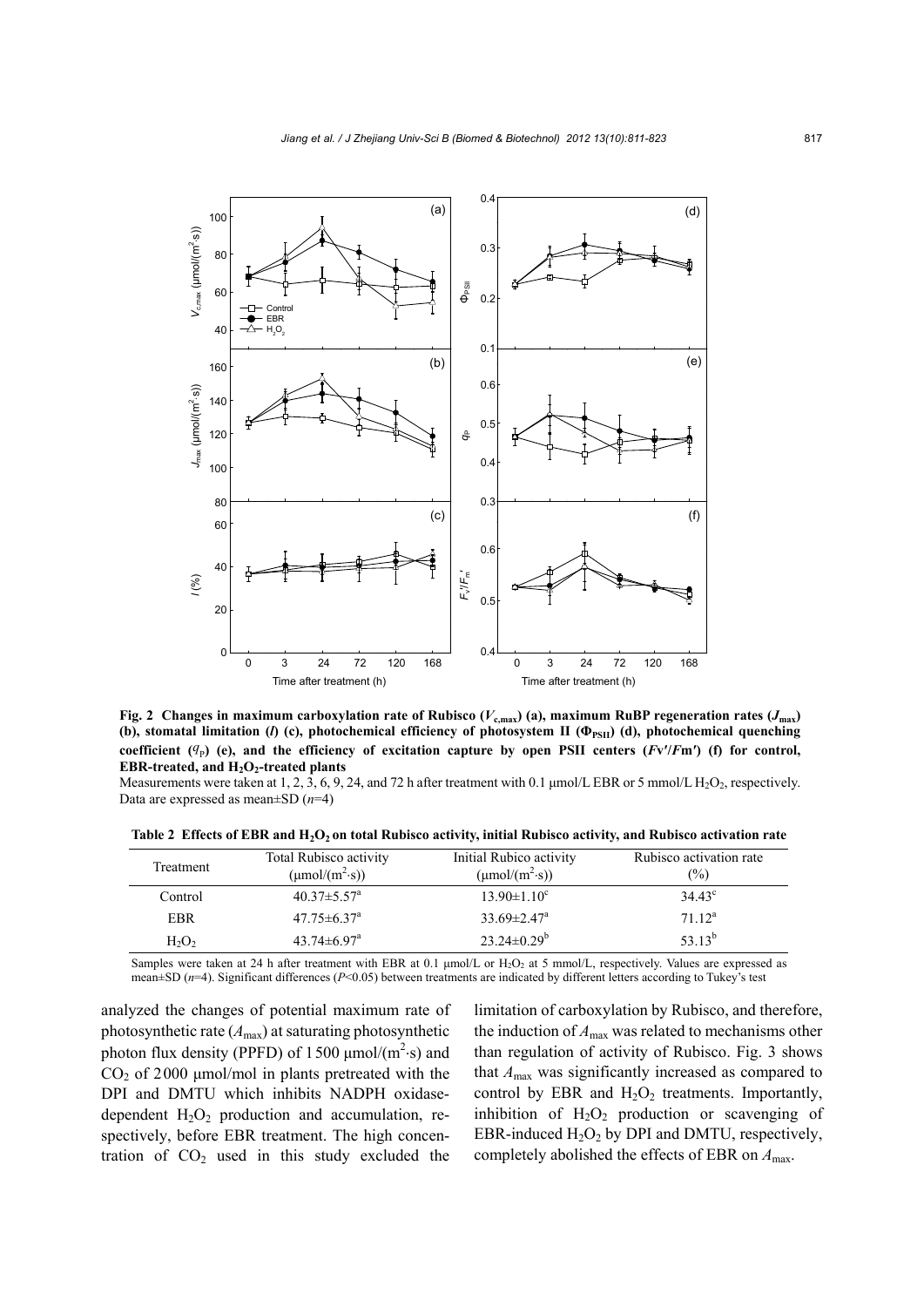

Fig. 3 Effects of EBR and  $H_2O_2$  and pretreatments with **DPI and DMTU on the**  $A_{\text{max}}$  **of**  $CO_2$ 

 $A_{\text{max}}$  was determined at saturating PPFD of 1500  $\mu$ mol/(m<sup>2</sup>·s) and  $CO<sub>2</sub>$  of 2000 µmol/mol. Measurements were taken at 24 h after treatment with EBR at 0.1  $\mu$ mol/L or H<sub>2</sub>O<sub>2</sub> at 5 mmol/L, respectively. DPI at 100 µmol/L and DMTU at 5 mmol/L were used, respectively. Values are expressed as mean±SD (*n*=4). Means denoted with different letters showed statistically significant difference (*P*<0.05) according to Tukey's test

## 3.6 Effects of EBR and H<sub>2</sub>O<sub>2</sub> on carbohydrate **metabolism**

Photosynthesis is also limited by inorganic phosphate supply to chloroplasts, which is accompanied by triosephosphate transport and sucrose metabolism. Therefore, we determined the involvement of EBR and  $H_2O_2$  on carbohydrate metabolism. Treatment of EBR significantly increased total soluble sugar, sucrose, hexose and starch contents (Table 3). The change of sucrose was most significant, with an increase of about 30%. Treatment with  $H_2O_2$ had similar effects on contents of the above

carbohydrates. Importantly, pretreatment, with DPI and DMTU completely inhibited the induction of carbohydrates by EBR. Increases in carbohydrate metabolite contents were accompanied by increases in acid invertase activity (AI) and activity of SS-s in EBR- or  $H_2O_2$ -treated leaves, which increased by 82% and 31%, or 116% and 23%, respectively (Table 4). However, EBR and  $H_2O_2$  had no influence on the activities of SPS and SS-c direction. Again, pretreatments with DPI and DMTU completely inhibited the induction of activities of AI and SS-s by EBR.

Consistent with changes of AI, the transcription of invertase was induced significantly by  $H_2O_2$ treatment but was only slightly increased by EBR treatment (Fig. 4). Meanwhile, EBR and  $H_2O_2$  significantly inhibited the expressions of *BAM* and *UGDH*, encoding β-amylolytic enzyme and UDPglucose 6-dehydrogenase, which are involved in starch and glucose metabolism, respectively. In contrast, EBR and  $H_2O_2$  had no significant effects on transcript of *SUS*. Importantly, pretreatments of DPI and DMTU reversed the effects of EBR on the expressions of *BAM* and *UGDH*. These results suggest that sugar metabolism is one of the factors that drive the flux of  $CO_2$  assimilation after EBR or  $H_2O_2$ treatment, and  $H_2O_2$  is involved in regulation of carbohydrate metabolism by EBR.

## **4 Discussion**

In this study, we found that both EBR and  $H_2O_2$ treatments induced an up-regulation of  $CO<sub>2</sub>$  assimilation and carbohydrate metabolism. Foliar application of EBR resulted in a  $H_2O_2$  accumulation while

Table 3 Effects of EBR and H<sub>2</sub>O<sub>2</sub> and pretreatments with DPI and DMTU on the contents of total soluble **sugar, sucrose, hexose, and starch after 24 h treatments** 

| Treatment  | Content $(mg/g)$ DW)          |                          |                               |                                |
|------------|-------------------------------|--------------------------|-------------------------------|--------------------------------|
|            | Total soluble sugar           | <b>Sucrose</b>           | Hexose                        | Starch                         |
| Control    | $42.12 \pm 1.90$ <sup>b</sup> | $10.88 \pm 0.96^{\circ}$ | $26.76 \pm 0.47$ <sup>b</sup> | $22.41 \pm 0.55^{\circ}$       |
| <b>EBR</b> | 51.88 $\pm$ 3.37 <sup>a</sup> | $14.16 \pm 1.40^a$       | $30.79 \pm 0.82$ <sup>a</sup> | $28.50 \pm 1.01^a$             |
| $H_2O_2$   | $52.26 \pm 1.90^a$            | $13.44\pm0.34^{\circ}$   | $31.19 \pm 0.62$ <sup>a</sup> | $29.32 \pm 0.48^a$             |
| DMTU+EBR   | $40.34 \pm 1.64^b$            | $11.31 \pm 1.11^b$       | $23.19 \pm 0.97$ <sup>c</sup> | $19.00 \pm 3.31$ <sup>c</sup>  |
| DPI+EBR    | $42.99 \pm 0.58^{\rm b}$      | $10.33 \pm 0.09^b$       | $23.83 \pm 0.40^c$            | $19.65 \pm 1.13$ <sup>bc</sup> |

DPI at 100  $\mu$ mol/L and DMTU at 5 mmol/L were applied 8 h before EBR treatment, respectively. Samples were taken at 24 h after treatment with EBR at 0.1  $\mu$ mol/L or H<sub>2</sub>O<sub>2</sub> at 5 mmol/L, respectively. Values are expressed as mean $\pm$ SD (*n*=4). Significant differences (*P*<0.05) between treatments are indicated by different letters according to Tukey's test. DW: dry weight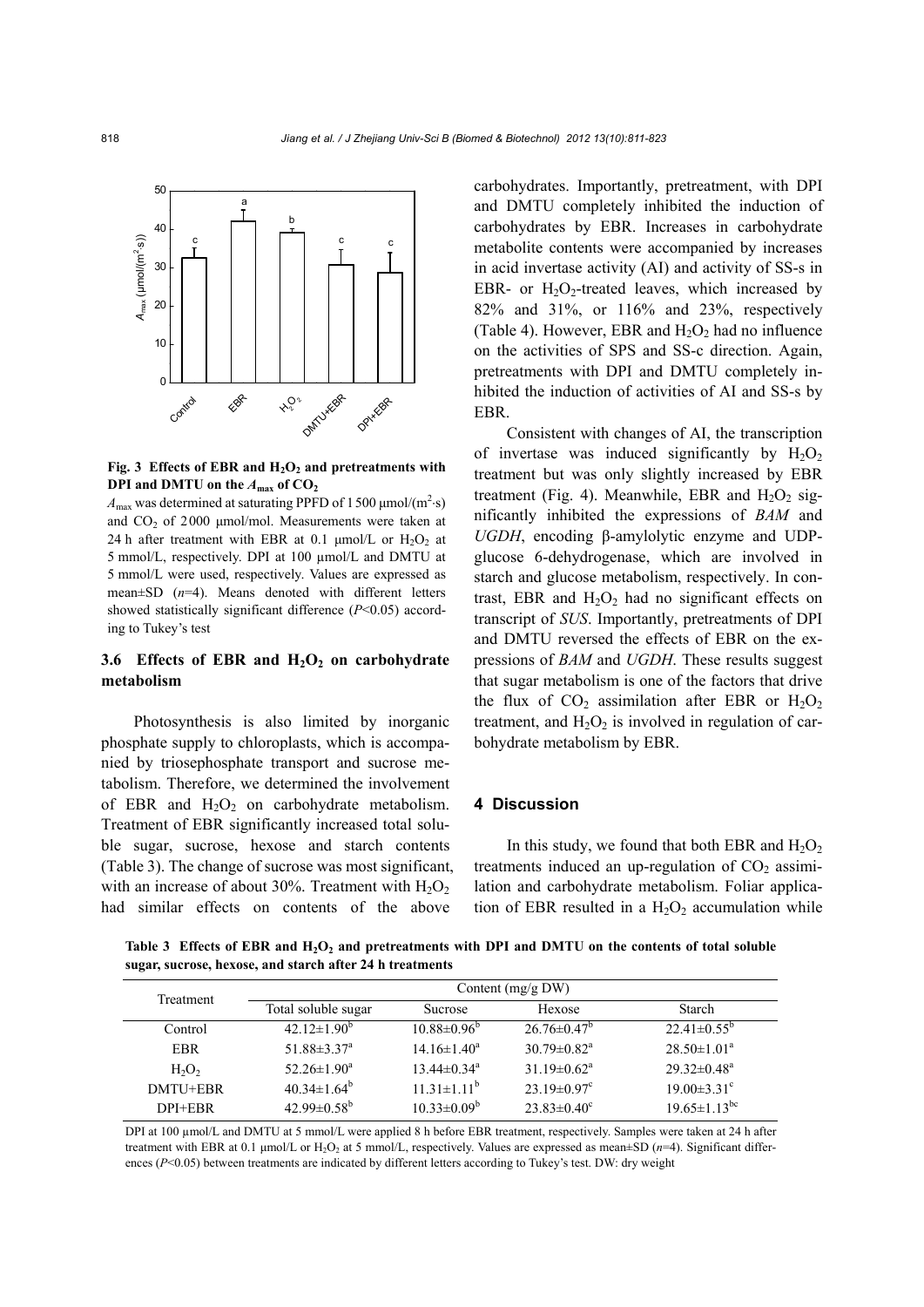| Treatment  | SPS activity<br>$(\mu \text{mol}/(\text{h} \cdot \text{g} \text{FW}))$ | AI activity<br>$(\mu \text{mol}/(\text{h} \cdot \text{g} \text{FW}))$ | SS-s activity<br>$(\mu \text{mol}/(\text{h} \cdot \text{g} \text{FW}))$ | SS-c activity<br>$(\mu \text{mol}/(\text{h} \cdot \text{g} \text{FW}))$ |
|------------|------------------------------------------------------------------------|-----------------------------------------------------------------------|-------------------------------------------------------------------------|-------------------------------------------------------------------------|
| Control    | $34.23 \pm 3.21^{\circ}$                                               | $17.66 \pm 2.11$ <sup>c</sup>                                         | $37.71 \pm 1.05^{\circ}$                                                | $18.26 \pm 1.20^a$                                                      |
| <b>EBR</b> | $29.59 \pm 5.01^{\circ}$                                               | $32.10 \pm 2.64^{\circ}$                                              | $49.51 \pm 3.02^a$                                                      | $22.80 \pm 3.02^a$                                                      |
| $H_2O_2$   | $38.23 \pm 4.55^{\circ}$                                               | $38.06 \pm 5.10^a$                                                    | $46.20 \pm 4.27$ <sup>a</sup>                                           | $24.78 \pm 5.23^{\circ}$                                                |
| DMTU+EBR   | $30.00 \pm 4.20^{\circ}$                                               | $19.00\pm4.19$ <sup>bc</sup>                                          | $29.55 \pm 2.19^c$                                                      | $20.58 \pm 3.41^{\circ}$                                                |
| DPI+EBR    | $37.60 \pm 3.90^a$                                                     | $23.44\pm3.25^b$                                                      | $33.41 \pm 5.22$ <sup>bc</sup>                                          | $17.28 \pm 2.19^a$                                                      |

Table 4 Effects of EBR and H<sub>2</sub>O<sub>2</sub> and pretreatments with DPI and DMTU on the activities of SPS, AI, SS-s and **SS-c directions after 24 h treatments**

DPI at 100 µmol/L and DMTU at 5 mmol/L were applied 8 h before EBR treatment, respectively. Samples were taken at 24 h after treatment with EBR at 0.1  $\mu$ mol/L or H<sub>2</sub>O<sub>2</sub> at 5 mmol/L, respectively. Values are expressed as mean $\pm$ SD ( $n=4$ ). Significant differences (*P*<0.05) between treatments are indicated by different letters according to Tukey's test. FW: fresh weight



**Fig. 4** Effects of EBR and  $H_2O_2$  and pretreatments with DPI and DMTU on transcripts of  $BAM$  ( $\beta$ -amylolytic **enzyme),** *SUS* **(sucrose synthase),** *invertase***, and** *UGDH* **(UDP-glucose 6-dehydrogenase) in cucumber leaves** Leaf samples were taken at 24 h after treatment with EBR at 0.1  $\mu$ mol/L or H<sub>2</sub>O<sub>2</sub> at 5 mmol/L, respectively. DPI at 100 µmol/L and DMTU at 5 mmol/L were used respectively. Data are expressed as mean±SD (*n*=4). Means denoted with different letters showed statistically significant difference (*P*<0.05) according to Tukey's test

the inhibition of the  $H_2O_2$  accumulation completely abolished EBR-induced  $CO<sub>2</sub>$  assimilation and carbohydrate metabolism. These results suggest that  $H<sub>2</sub>O<sub>2</sub>$  functions as a secondary messenger for the EBR-induced changes in  $CO<sub>2</sub>$  assimilation and carbohydrate metabolism.

The effects of  $H_2O_2$  and EBR on plant growth and photosynthesis were comparable, which led us to consider whether the effects of EBR were mediated by ROS. Previously, we have shown that EBR induces the transient induction of  $H_2O_2$  accumulation in the apoplast by activating plasma membrane NADPH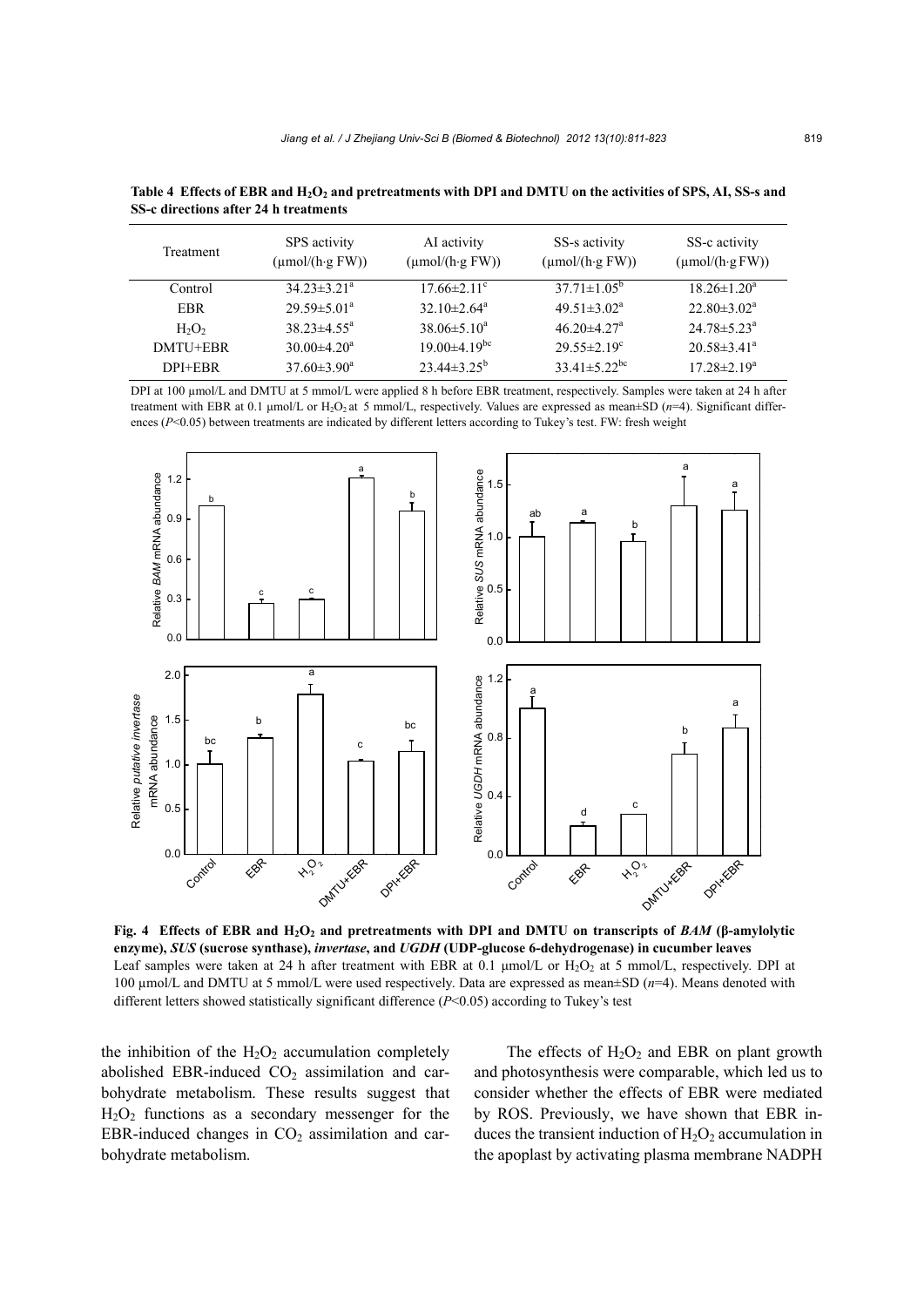oxidase (Xia *et al*., 2009b). Inhibition of ROS production or scavenging of  $H_2O_2$  significantly inhibited EBR-mediated stress tolerance, which suggests that ROS may act as a second messenger of BR signaling. Recently, we have shown that plant ROS content was highly correlated with endogenous BR content in cucumber and accumulation of ROS increased steadily with increasing concentration of exogenously applied EBR (Jiang *et al*., 2012). Interestingly, the enhancement of  $CO<sub>2</sub>$  assimilation after EBR treatment was abolished by pretreatment with DPI or DMTU whilst DPI or DMTU at the applied concentrations had no significant effects on  $CO<sub>2</sub>$  assimilation (Jiang *et al.*, 2012). In this study, inhibition of  $H_2O_2$ accumulation inhibited the effects of EBR on *A*max, accumulation of carbohydrates, and induction of sugar metabolism enzymes. This further confirmed the role of ROS in EBR-mediated plant growth and photosynthesis.

Both EBR and  $H_2O_2$  increased the  $V_{c,max}$ ,  $\Phi_{PSII}$ and potential maximum photosynthetic rate (Figs. 2 and 3). Photosynthetic  $CO<sub>2</sub>$  assimilation is limited by several physiological processes. Stomatal movement controls the entry of  $CO<sub>2</sub>$  into the cell, photosynthetic electron transport supplies reducing power of ATP and NADPH for  $CO<sub>2</sub>$  reduction, Rubisco is the rate limiting enzyme of the Calvin cycle and sugar metabolisms regulate the balance of triosephosphate transport and Pi translocation (Paul *et al*., 1992; Fryer *et al*., 1995; Allen and Ort, 2001). In this study, EBR and  $H_2O_2$  had no influence on the *l* value, which excluded the involvement of stomatal limitation (Fig. 2). Our previous research indicates that EBR enhances photosynthetic  $CO<sub>2</sub>$  assimilation by regulating the expressions and activities of Rubisco and Rubisco activase (Xia *et al*., 2009a). Consistent with these results, EBR and  $H_2O_2$  treatments both caused increased *V*c,max and initial Rubisco activity, but had no effects on total activity of Rubisco. This indicates that EBR and  $H_2O_2$  mainly regulate the activation state of Rubisco, possibly through the action of Rubisco activase. EBR and  $H_2O_2$  treatments also significantly increased the  $\Phi_{PSII}$ .  $\Phi_{PSII}$  is determined by  $q_P$  and  $F_v$ <sup>'</sup>/ $F_m$ '. From our analysis, the inductions of  $\Phi_{PSII}$  by EBR and  $H_2O_2$  were mainly attributed to  $q_P$  but not related to  $F_v/F_m'$ . This is consistent with the fact that there were no differences in chlorophyll contents between control and EBR or  $H_2O_2$ -treated leaves

(Table 1).  $q_P$  has been proposed to be controlled by the demand of ATP and NADPH of Calvin cycle (Nogues and Baker, 2000). The increased activity of the Calvin cycle induced by EBR and  $H_2O_2$ , therefore, contributed to the increased demand and the increased  $q<sub>P</sub>$ .

It was interesting to note that *A*max varied between control and EBR- or  $H_2O_2$ -treated leaves (Fig. 3). At saturating PPFD and  $CO<sub>2</sub>$  concentration, the capacity for sucrose synthesis ultimately limits the maximal rates of photosynthesis by restricting the rate at which inorganic phosphate can be recycled to support electron transport and carbon fixation in the chloroplast (Stitt, 1986). Increased *A*max for the EBRor  $H_2O_2$ -treated leaves suggests that triose-phosphate transport and Pi translocation were in a new balanced state in EBR or  $H_2O_2$  treated leaves, which could probably be attributed to accelerated carbohydrate metabolisms. An increase in *A*max was accompanied by increases in sucrose, soluble sugars, and starch contents, together with significant increases in acid invertase and sucrose synthase (Tables 3 and 4) and reductions in the expression of genes of carbohydrate utilization such as *BAM* and *UGDH* (Fig. 4). These results suggest that EBR and  $H_2O_2$  increased carbohydrate metabolism and kept efficient supply of Pi to the chloroplast. Ozaki *et al*. (2009) determined the effects of periodic soil  $H_2O_2$  drenching on carbohydrate metabolism in leaves and fruits of melon and observed that appropriate dose of  $H_2O_2$  increased the contents of fructose, glucose, sucrose and starch with concomitant increases of sucrose phosphate synthase and invertase in leaves or fruits. The discrepancy in the effects on SPS between our findings and those of Ozaki *et al*. (2009) may be caused by differing application methods and concentration of  $H_2O_2$  used, because the  $H_2O_2$  signal could be attenuated rapidly in plant cells due to efficient antioxidant system (Neill *et al.*, 2002). Single application of EBR and  $H_2O_2$  in our experiment system triggered a transient stimulus of metabolism, whereas the periodic application to soil in their application system could ensure sustained translocation of  $H_2O_2$  signal from roots. The increase of activity of invertase suggests for the enhanced sucrose synthesis and vice versa, as shown by increases in hexose in EBR- or  $H_2O_2$ -treated leaves. The increase of invertase was related to enhanced sink strength (Roitsch and Gonzalez, 2004). Ozaki *et al*. (2009) proposed that increases of sugars in melon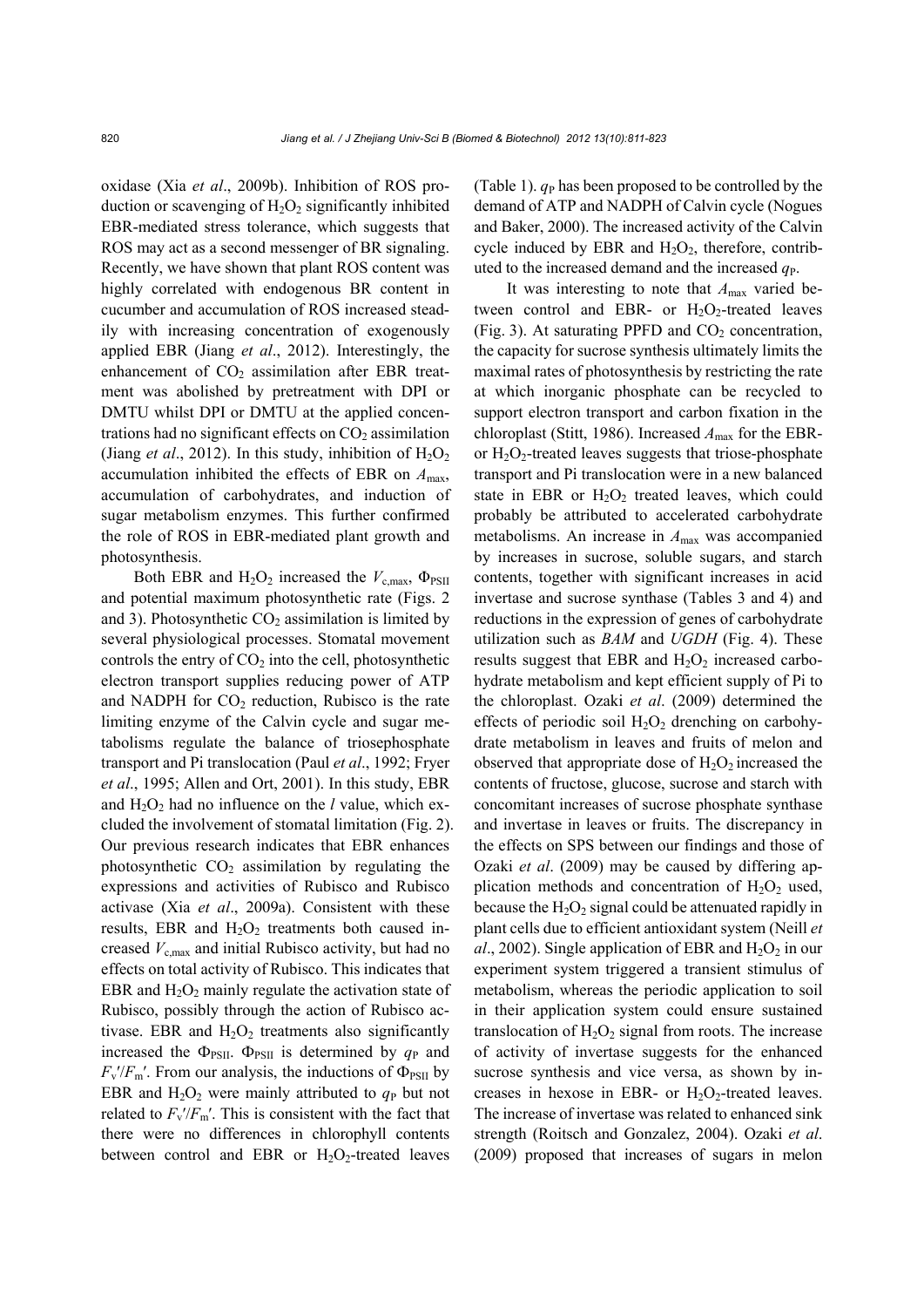fruits were related to enhanced carbon flux from source leaves. It is likely that sink strength was increased by EBR and  $H_2O_2$  treatments, which increased the demand for photo assimilates and  $CO<sub>2</sub>$  assimilation.

Plants have evolved an efficient oxidation and reduction (redox) system to control their metabolic fluxes (Dietz, 2008). Ferredoxin/thioredoxin is well known to be involved in the regulation of Calvin cycle activity and sugar metabolism including fructose-1,6-bisphosphatase (FBPase), SPS, and SUS (Ruelland and Miginiac-Maslow, 1999; Buchanan *et al*., 2002; Marino *et al*., 2008). Although higher level of ROS could induce oxidative stress in the cells, ROS could be induced as second messengers during response to EBR at modest concentrations. BRs have been shown to activate the reduction of glutathione pool, resulting in reductive cellular redox state (Jiang *et al*., 2012). Interestingly, EBR had little effects on Rubisco content and transcript levels of SUS and AI, but significantly increased activities of these enzymes, which suggests a role of posttranscriptional regulation. Several studies have shown that sugar metabolism enzymes are subject to direct thiol modification in plants (Balmer *et al*., 2003; Hendriks *et al*., 2003; Ito *et al*., 2003; Lemaire *et al*., 2004). The photosynthesis increase was strictly dependent on the concentration of EBR, which is mostly related to appropriate redox states. It is probable that the reducing redox state induced by EBR application favors the activation of sugar metabolism enzymes.

#### **References**

- Allen, D.J., Ort, D.R., 2001. Impacts of chilling temperatures on photosynthesis in warm-climate plants. *Trends Plant Sci*., **6**(1):36-42. [doi:10.1016/S1360-1385(00)01808-2]
- Arnon, D.I., 1949. Copper enzymes in isolated chloroplasts: polyphenol oxidase in *Beta vulgaris*. *Plant Physiol*., **24**(1):1-15. [doi:10.1104/pp.24.1.1]
- Asami, T., Nakano, T., Nakashita, H., Sekimata, K., Shimada, Y., Yoshida, S., 2003. The influence of chemical genetics on plant science: shedding light on functions and mechanism of action of brassinosteroids using biosynthesis inhibitors. *J*. *Plant Growth Regul*., **22**(4):336-349. [doi:10.1007/s00344-003-0065-0]
- Balmer, Y., Koller, A., del Val, G., Manieri, W., Schurmann, P., Buchanan, B.B., 2003. Proteomics gives insight into the regulatory function of chloroplast thioredoxins. *PNAS*, **100**(1):370-375. [doi:10.1073/pnas.232703799]
- Bradford, M.M., 1976. A rapid and sensitive method for the quantitation of microgram quantities of protein utilizing the principle of protein-dye binding. *Anal. Biochem*.,

**72**(1-2):248-254. [doi:10.1016/0003-2697(76)90527-3]

- Buchanan, B.B., Schurmann, P., Wolosiuk, R.A., Jacquot, J.P., 2002. The ferredoxin/thioredoxin system: from discovery to molecular structures and beyond. *Photosynth*. *Res*., **73**(1-3):215-222. [doi:10.1023/A:1020407432008]
- Buysse, J., Merckx, R., 1993. An improved colorimetric method to quantify sugar content of plant tissue. *J*. *Exp*. *Bot*., **44**(10):1627-1629. [doi:10.1093/jxb/44.10.1627]
- Choe, S., Fujioka, S., Noguchi, T., Takatsuto, S., Yoshida, S., Feldmann, K.A., 2001. Over-expression of *DWARF4* in the brassinosteroid biosynthetic pathway results in increased vegetative growth and seed yield in Arabidopsis. *Plant J*., **26**(6):573-582. [doi:10.1046/j.1365-313x.2001. 01055.x]
- Clouse, S.D., 2011. Brassinosteroid signal transduction: from receptor kinase activation to transcriptional networks regulating plant development. *Plant Cell*, **23**(4):1219- 1230. [doi:10.1105/tpc.111.084475]
- Desikan, R., Cheung, M.K., Bright, J., Henson, D., Hancock, J.T., Neill, S.J., 2004. ABA, hydrogen peroxide and nitric oxide signalling in stomatal guard cells. *J*. *Exp*. *Bot*., **55**(395):205-212. [doi:10.1093/jxb/erh033]
- Dietz, K.J., 2008. Redox signal integration: from stimulus to networks and genes. *Physiol*. *Plant*., **133**(3):459-468. [doi:10.1111/j.1399-3054.2008.01120.x]
- Endo, M., Nakagawa, H., Ogura, N., Sato, T., 1990. Size and levels of mRNA for acid invertase in ripe tomato fruits. *Plant Cell Physiol*., **31**(5):655-659.
- Ethier, G.J., Livingston, N.J., 2004. On the need to incorporate sensitivity to  $CO<sub>2</sub>$  transfer conductance into the Farquharvon Caemmerer-Berry leaf photosynthesis model. *Plant Cell Environ*., **27**(2):137-153. [doi:10.1111/j.1365- 3040.2004.01140.x]
- Farquhar, G.D., Sharkey, T.D., 1982. Stomatal conductance and photosynthesis. *Annu*. *Rev*. *Plant Physiol*., **33**: 317-345. [doi:10.1146/annurev.pp.33.060182.001533]
- Fox, R.B., 1984. Prevention of granulocyte-mediated oxidant lung in rats by a hydroxyl radical scavenger, dimethylthiourea. *J*. *Clin*. *Invest*., **74**(4):1456-1464. [doi:10. 1172/JCI111558]
- Foyer, C.H., Lopez-Delgado, H., Dat, J.F., Scott, I.M., 1997. Hydrogen peroxide- and glutathione-associated mechanisms of acclimatory stress tolerance and signaling. *Physiol*. *Plant*., **100**(2):241-254. [doi:10.1111/j.1399- 3054.1997.tb04780.x]
- Fryer, M.J., Oxborough, K., Martin, B., Ort, D.R., Baker, N.R., 1995. Factors associated with depression of photosynthetic quantum efficiency in maize at low growth temperature. *Plant Physiol*., **108**(2):761-767. [doi:10.1104/pp. 108.2.761]
- Furbank, R.T., Taylor, W.C., 1995. Regulation of photosynthesis in C-3 and C-4 plants: a molecular approach. *Plant Cell*, **7**(7):797-807. [doi:10.2307/3870037]
- Galtier, N., Foyer, C.H., Murchie, E., Alred, R., Quick, P., Voelker, T.A., Thepenier, C., Lasceve, G., Betsche, T., 1995. Effects of light and atmospheric carbon-dioxide enrichment on photosynthesis and carbon partitioning in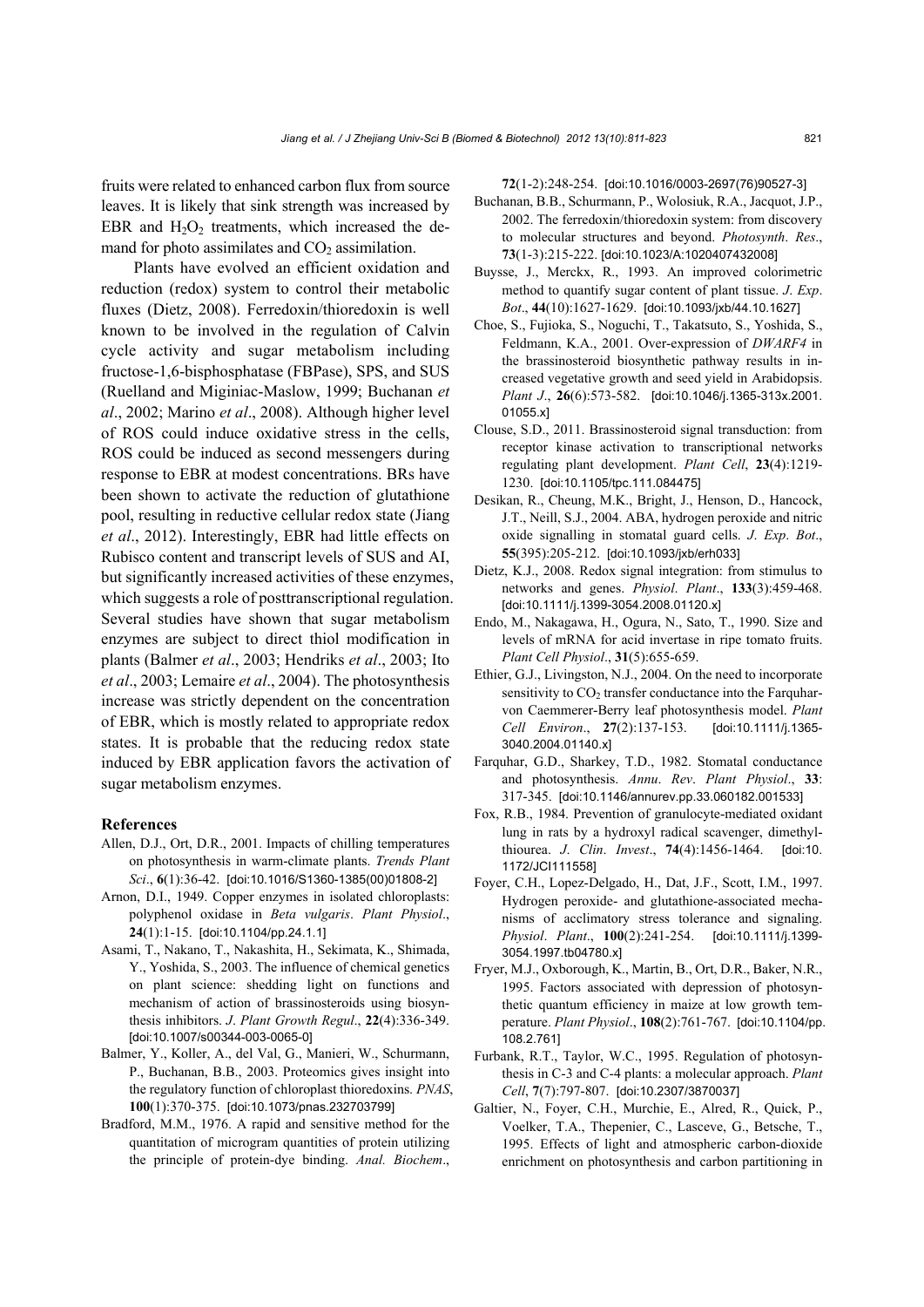the leaves of tomato (*Lycopersicon esculentum* L.) plants over-expressing sucrose-phosphate synthase. *J*. *Exp*. *Bot*., **46**(SI):1335-1344. [doi:10.1093/jxb/46.special\_issue.1335]

- Genty, B., Briatais, J.M., Baker, N.R., 1989. The relationships between the quantum yield of photosynthetic electron transport and quenching of chlorophyll fluorescence. *Biochim*. *Biophys*. *Acta*, **990**(1):87-92. [doi:10.1016/ S0304-4165(89)80016-9]
- Hancock, J.T., Jones, O.T.G., 1987. The inhibition by diphenyleneiodonium and its analogs of superoxide generation by macrophages. *Biochem*. *J*., **242**(1):103-107.
- Hendriks, J.H.M., Kolbe, A., Gibon, Y., Stitt, M., Geigenberger, P., 2003. ADP-glucose pyrophosphorylase is activated by posttranslational redox-modification in response to light and to sugars in leaves of Arabidopsis and other plant species. *Plant Physiol*., **133**(2):838-849. [doi:10.1104/pp.103.024513]
- Hubbard, N.L., Huber, S.C., Pharr, D.M., 1989. Sucrose phosphate synthase and acid invertase as determinants of sucrose accumulation in developing muskmelon (*Cucumis melo* L.) fruits. *Plant Physiol*., **91**(4):1527-1534. [doi:10.1104/pp.91.4.1527]
- Ito, H., Iwabuchi, M., Ogawa, K., 2003. The sugar-metabolic enzymes aldolase and triose-phosphate isomerase are targets of glutathionylation in *Arabidopsis thaliana*: detection using biotinylated glutathione. *Plant Cell Physiol*., **44**(7):655-660. [doi:10.1093/pcp/pcg098]
- Jiang, Y.P., Cheng, F., Zhou, Y.H., Xia, X.J., Mao, W.H., Shi, K., Chen Z., Yu, J.Q., 2012. Cellular glutathione redox homeostasis plays an important role in the brassinosteroid-induced increase in CO<sub>2</sub> assimilation in *Cucumis sativus*. *New Phytol*., **194**(4):932-943. [doi:10.1111/j.1469- 8137.2012.04111.x]
- Kamata, H., Hirata, H., 1999. Redox regulation of cellular signaling. *Cell*. *Signal*., **11**(1):1-14. [doi:10.1016/S0898- 6568(98)00037-0]
- Khripach, V., Zhabinskii, V., de Groot, A., 2000. Twenty years of brassinosteroids: steroidal plant hormones warrant better crops for the XXI century. *Ann*. *Bot*., **86**(3): 441-447. [doi:10.1006/anbo.2000.1227]
- Kwak, J.M., Mori, I.C., Pei, Z.M., Leonhardt, N., Torres, M.A., Dangl, J.L., Bloom, R.E., Bodde, S., Jones, J.D., Schroeder, J.I., 2003. NADPH oxidase *AtrbohD* and *AtrbohF* genes function in ROS-dependent ABA signaling in *Arabidopsis*. *EMBO J*., **22**(11):2623-2633. [doi:10.1093/emboj/cdg277]
- Kwak, J.M., Nguyen, V., Schroeder, J.I., 2006. The role of reactive oxygen species in hormonal responses. *Plant Physiol*., **141**(2):323-329. [doi:10.1104/pp.106.079004]
- Kwezi, L., Meier, S., Mungur, L., Ruzvidzo, O., Irving, H., Gehring, C., 2007. The *Arabidopsis thaliana* brassinosteroid receptor (*AtBRI1*) contains a domain that functions as a guanylyl cyclase in vitro. *PLoS One*, **2**(5):e449. [doi:10.1371/journal.pone.0000449]
- Laloi, C., Apel, K., Danon, A., 2004. Reactive oxygen signalling: the latest news. *Curr*. *Opin*. *Plant Biol*., **7**(3): 323-328. [doi:10.1016/j.pbi.2004.03.005]
- Lefebvre, S., Lawson, T., Zakhleniuk, O.V., Lloyd, J.C., Raines, C.A., 2005. Increased sedoheptulose-1,7 bisphosphatase activity in transgenic tobacco plants stimulates photosynthesis and growth from an early stage in development. *Plant Physiol*., **138**(1):451-460. [doi:10.1104/pp.104.055046]
- Lemaire, S.D., Guillon, B., le Marechal, P., Keryer, E., Miginia-Maslow, M., Decottignies, P., 2004. New thioredoxin targets in the unicellular photosynthetic eukaryote *Chlamydomonas reinhardtii*. *PNAS*, **101**(19): 7475-7480. [doi:10.1073/pnas.0402221101]
- Lilley, R.M., Walker, D.A., 1974. An improved spectrophotometric assay for ribulose-bisphosphate carboxylase. *Biochim*. *Biophys*. *Acta*, **358**(1):226-229. [doi:10.1016/ 0005-2744(74)90274-5]
- Livak, K.J., Schmittgen, T.D., 2001. Analysis of relative gene expression data using real-time quantitative PCR and the 2−∆∆*<sup>C</sup>*T method. *Methods*, **25**(4):402-408. [doi:10.1006/ meth.2001.1262]
- Long, S.P., Zhu, X.G., Naidu, S.L., Ort, D.R., 2006. Can improvement in photosynthesis increase crop yields? *Plant Cell Environ*., **29**(3):315-330. [doi:10.1111/j.1365- 3040.2005.01493.x]
- Lowell, C.A., Tomlinson, P.T., Koch, K.E., 1989. Sucrosemetabolising enzymes in transport tissue and adjacent sink structures in developing citrus fruit. *Plant Physiol*., **90**(4):1394-1402. [doi:10.1104/pp.90.4.1394]
- Marino, D., Hohnjec, N., Kuster, H., Moran, J.F., Gonzalez, E.M., Arrese-Igor, C., 2008. Evidence for transcriptional and post-translational regulation of sucrose synthase in pea nodules by the cellular redox state. *Mol*. *Plant-Microbe Interact*., **21**(5):622-630. [doi:10.1094/ MPMI-21-5-0622]
- Meyer, A.J., Hell, R., 2005. Glutathione homeostasis and redox-regulation by sulfhydryl groups. *Photosynth*. *Res*., **86**(3):435-457. [doi:10.1007/s11120-005-8425-1]
- Miron, D., Schaffer, A.A., 1991. Sucrose phosphate synthase, sucrose synthase, and invertase activities in developing fruit of *Lycopersicon esculentum* Mill. and the sucrose accumulating *Lycopersicon hirsutum* Humb. and Bonpl. *Plant Physiol*., **95**(2):623-627. [doi:10.1104/pp.95.2.623]
- Miyagawa, Y., Tamoi, M., Shigeoka, S., 2001. Over-expression of a cyanobacterial fructose-1,6-/ sedoheptulose-1,7-bisphosphatase in tobacco enhances photosynthesis and growth. *Nat*. *Biotechnol*., **19**(10): 965-969. [doi:10.1038/nbt1001-965]
- Neill, S., Desikan, R., Hancock, J., 2002. Hydrogen peroxide signalling. *Curr*. *Opin*. *Plant Biol*., **5**(5):388-395. [doi:10.1016/S1369-5266(02)00282-0]
- Nogues, S., Baker, N.R., 2000. Effects of drought on photosynthesis in Mediterranean plants grown under enhanced UV-B radiation. *J*. *Exp*. *Bot*., **51**(348):1309-1317. [doi:10.1093/jexbot/51.348.1309]
- Ogweno, J.O., Song, X.S., Shi, K., Hu, W.H., Mao, W.H., Zhou, Y.H., Yu, J.Q., Nogues, S., 2008. Brassinosteroids alleviate heat-induced inhibition of photosynthesis by increasing carboxylation efficiency and enhancing